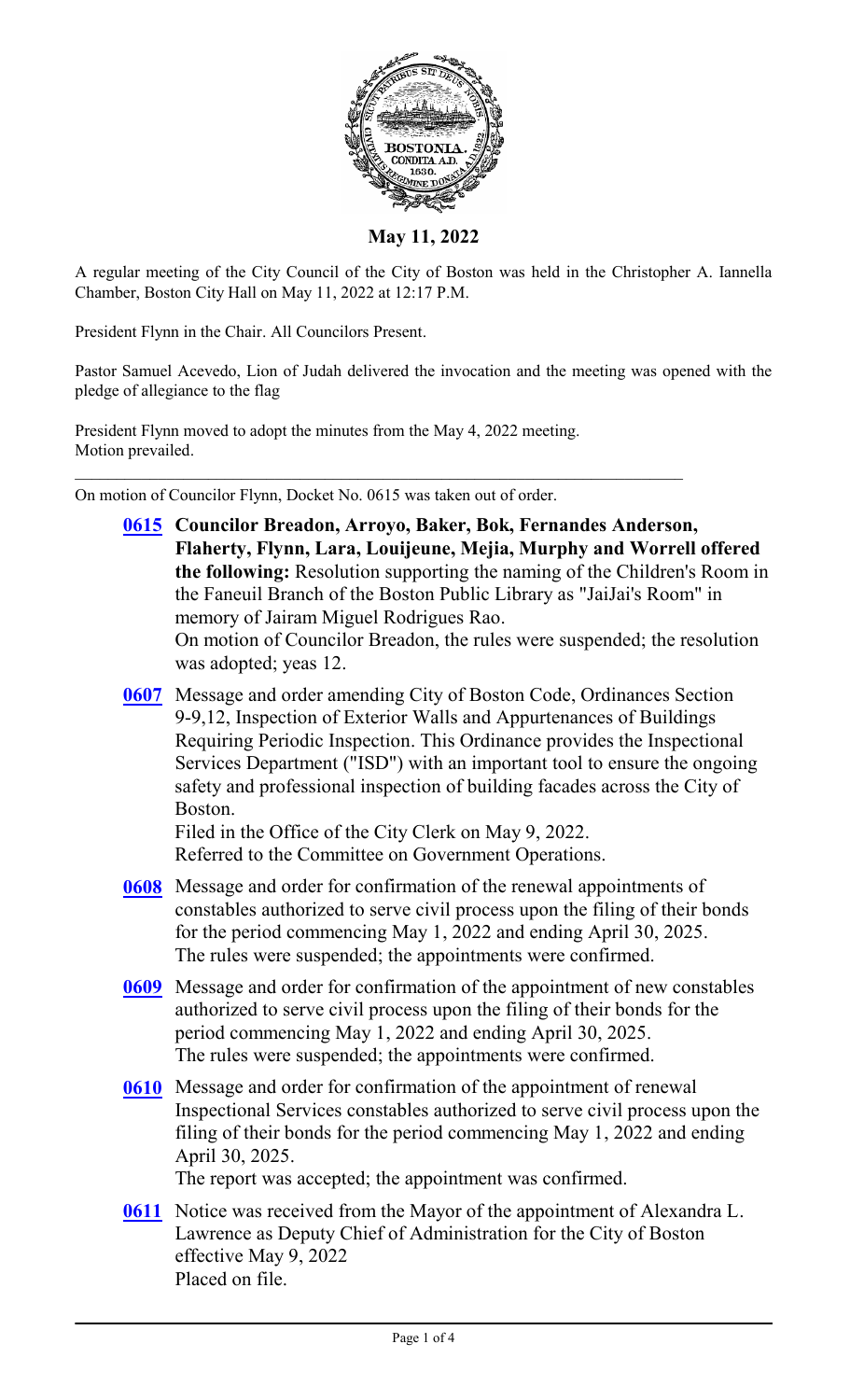- **[0612](http://boston.legistar.com/gateway.aspx?m=l&id=/matter.aspx?key=5759)** Notice was received from the Mayor of the appointment of Santiago Graces as Chief Information officer for the City of Boston effective May 9, 2022. Placed on file.
- **[0613](http://boston.legistar.com/gateway.aspx?m=l&id=/matter.aspx?key=5760)** Notice was received from the Mayor of the appointment of Jose F. Masso as Chief of Human Services for the City of Boston effective May 9, 2022. Placed on file.
- **[0614](http://boston.legistar.com/gateway.aspx?m=l&id=/matter.aspx?key=5761)** Notice was received from the City Clerk in accordance with Chapter 6 of the Ordinances of 1979 re: action taken by the Mayor on papers acted upon by the City Council at its meeting of April 27, 2022. Placed on file.
- **[0376](http://boston.legistar.com/gateway.aspx?m=l&id=/matter.aspx?key=5470)** The Committee on Planning, Development and Transportation, to which was referred on March 16, 2022 Docket # 0376, Message and order authorizing the City of Boston to accept and expend the amount of Four Hundred Ninety Two Thousand Two Hundred Eighty Six Dollars (\$492,286.00) in the form of a grant, Accelerating Clean Transportation For All, awarded by Massachusetts Clean Energy Center to be administered by the Transportation Department. The grant will fund the launch of an e-cargo bike delivery pilot, which will include supporting local businesses to join the program, submits a report recommending that the order ought to pass. The committee report was withdrawn and remains in the Committee on Planning, Development and Transportation.

Dockets #0480 0482, Orders for the FY23 Operating Budget, including annual appropriations for departmental operations, for the School Department, and for other post employment benefits (OPEB). Remain in the Committee on Ways and Means.

Docket #0483, Order for capital fund transfer appropriations. Remains in the Committee on Ways and Means.

Dockets #0484 0486, Orders for the Capital Budget, including loan orders and lease purchase agreements.

Remain in the Committee on Ways and Means.

**[0616](http://boston.legistar.com/gateway.aspx?m=l&id=/matter.aspx?key=5750) Councilor Mejia, Lara, Worrell, Arroyo, Baker, Bok, Breadon, Fernandes Anderson, Flaherty, Flynn, Louijeune and Murphy offered the following:** Order for a hearing on Workforce Development Housing for City of Boston Employees.

On motion of Councilors Mejia and Lara, Rule 12 was invoked to include Councilor Worrell as a co-sponsor.

Referred to the Committee on Housing and Community Development.

**[0617](http://boston.legistar.com/gateway.aspx?m=l&id=/matter.aspx?key=5753) Councilor Mejia, Arroyo, Baker, Bok, Breadon, Fernandes Anderson, Flaherty, Flynn, Lara, Louijeune, Murphy and Worrell offered the following:** Order for a hearing on Government Transparency and Accountability Towards Service Provision and Spending on ELL Students. Referred to the Committee on Government Accountability, Transparency, and Accessibility.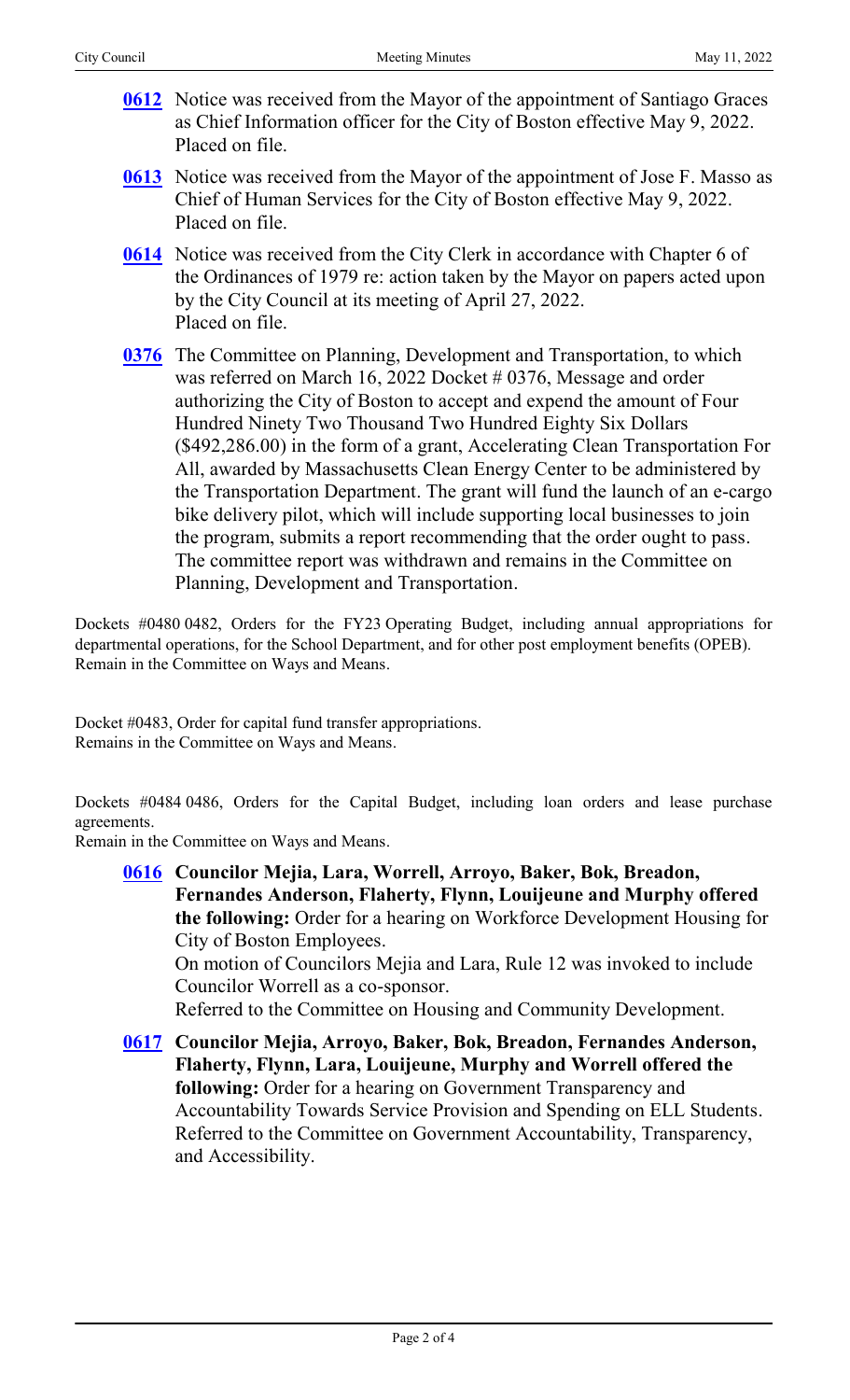**[0618](http://boston.legistar.com/gateway.aspx?m=l&id=/matter.aspx?key=5749) Councilor Lara, Arroyo, Baker, Bok, Breadon, Fernandes Anderson, Flaherty, Flynn, Louijeune, Mejia, Murphy and Worrell offered the following:** Resolution calling for an end to the U.S. embargo against Cuba and opening up of new travel and collaborative cultural, medical and academic opportunities between the two countries. Referred to the Committee on Labor, Workforce and Economic Development.

Councilor Arroyo in the Chair.

**[0619](http://boston.legistar.com/gateway.aspx?m=l&id=/matter.aspx?key=5746) Councilor Breadon, Murphy, Flynn, Arroyo, Baker, Bok, Fernandes Anderson, Flaherty, Lara, Louijeune, Mejia and Worrell offered the following:** Resolution recognizing May 6-12, 2022 as "National Nurses Week".

On motion of Councilors Breadon and Murphy, Rule 12 was invoked to include Councilor Flynn as a co-sponsor.

On motion of Councilors Breadon, Murphy and Flynn, the rules were suspended; the resolution was adopted.

President Flynn in the Chair.

**[0620](http://boston.legistar.com/gateway.aspx?m=l&id=/matter.aspx?key=5762) Councilor Murphy, Breadon, Arroyo, Baker, Bok, Fernandes Anderson, Flaherty, Flynn, Lara, Louijeune, Mejia and Worrell offered the following:** Resolution Recognizing the contributions of the Boston Emergency Medical Services and Recognize Boston Emergency Medical Services Week.

On motion of Councilors Murphy and Breadon, the rules were suspended, the resolution was adopted.

**[0621](http://boston.legistar.com/gateway.aspx?m=l&id=/matter.aspx?key=5745)** Councilor Flynn for Councilor Worrell offered the following: Order for the appointment of temporary employee Dianna Vega in City Council, effective June 1, 2022.

Passed under suspension of the rules.

**[0622](http://boston.legistar.com/gateway.aspx?m=l&id=/matter.aspx?key=5751)** Councilor Flynn for Councilor Flaherty offered the following: Order for the appointment of temporary employee Claire Brooks in City Council, effective May 14, 2022. Passed under suspension of the rules.

The Chair stated that in absence of objection, one late-filed matter would be added to the Agenda. No objection being heard, the following matter was added:

**[0624](http://boston.legistar.com/gateway.aspx?m=l&id=/matter.aspx?key=5766) Councilor Baker offered the following:** Order requesting certain information under Section 17F: relative to the Recent City of Boston new hires, positions, titles, addresses and salaries. Councilor Baker moved to reconsider the late-file matter. Councilor Fernandes Anderson offered substituted language of the late file. Councilor Baker moved to accept the substituted language Motion prevailed On motion of Councilor Baker, the order was passed. **[0623](http://boston.legistar.com/gateway.aspx?m=l&id=/matter.aspx?key=5747) Councilor Breadon offered the following:** Resolution in memory of Maureen Flaherty O'Rourke.

The matters contained within the Consent Agenda were severally adopted.